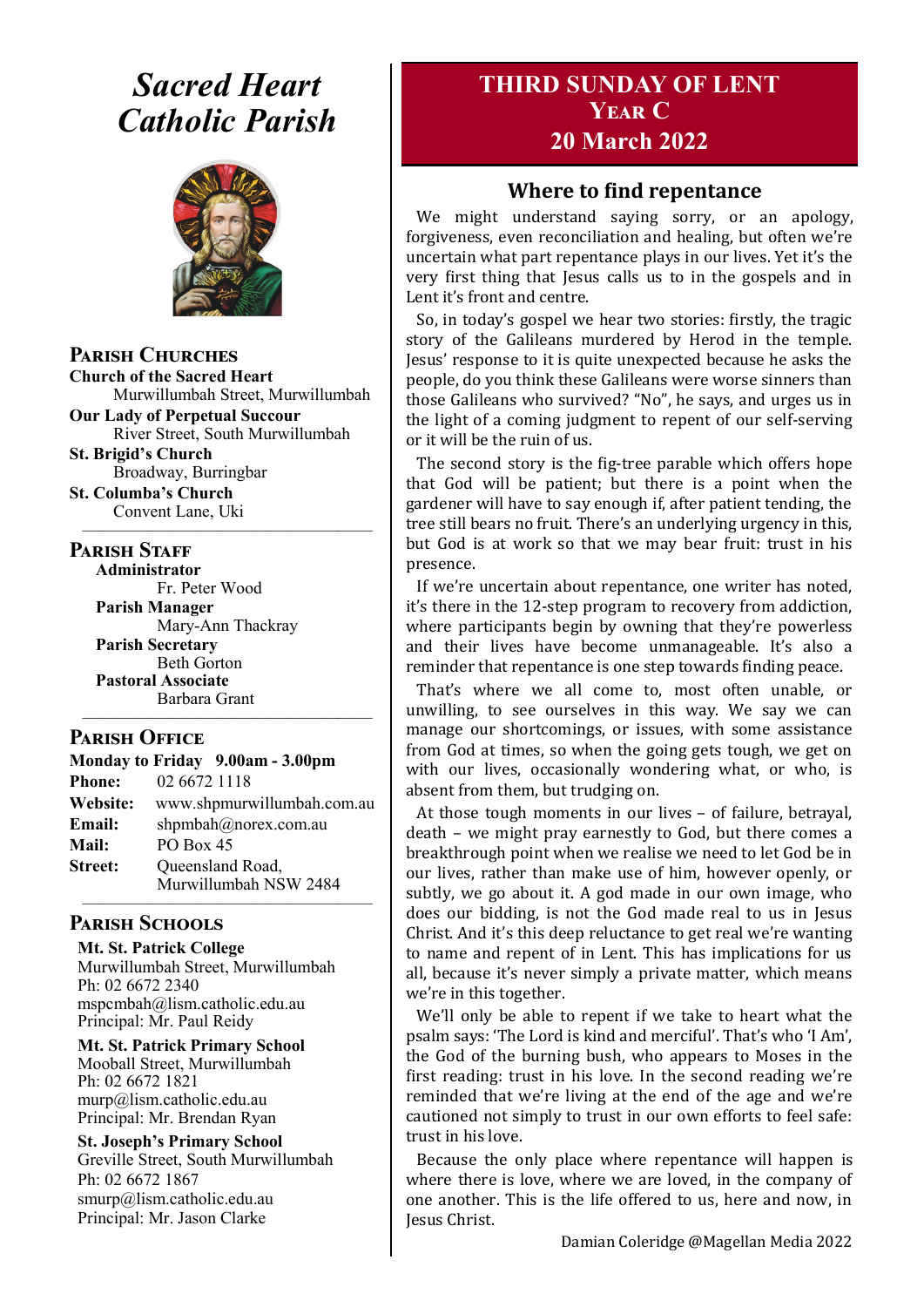# This week in the Parish 20 - 27 March

| Sunday 20    | <b>THIRD SUNDAY OF LENT - Year C</b><br>8:00 am - Mass<br>10:00 am - Mass                                                                                    |
|--------------|--------------------------------------------------------------------------------------------------------------------------------------------------------------|
| Tuesday 22   | 4:30 pm - Hour of Prayer<br>5:30 pm - Mass                                                                                                                   |
| Wednesday 23 | 4:30 pm - Hour of Prayer<br>5:30 pm - Mass                                                                                                                   |
| Thursday 24  | 8:15 am - Mass                                                                                                                                               |
| Friday 25    | The ANNUNCIATION of the LORD<br>12:00 pm - Mass<br>12:30 pm - Stations of the Cross (see note below)<br>12:30 pm - Catholic Women's Group lunch (note below) |
| Saturday 26  | 6:00pm - Vigil Mass                                                                                                                                          |
| Sunday 27    | <b>FOURTH SUNDAY OF LENT - Year C</b><br>8:00 am - Mass<br>10:00 am - Mass                                                                                   |
|              | The Sacred Heart Prayer Chapel is open for private prayer each weekday<br>from $9$ am $-3$ pm                                                                |

#### RECONCILIATION IN LENT

Friday: 11:30 am - 11:50 am Saturday: 5.30 pm - 5.50 pm Sunday: 7.30 am - 7.50 am

#### HOUR FOR PRIVATE PRAYER

Each Tuesday & Wednesday from 4:30 pm

#### **Wednesday Word**

Copies of Wednesday Word, with this weekend's readings, are available for you in the Church.

#### EXPOSITION OF THE BLESSED **SACRAMENT**

First Friday of each month 11 am - 11:50 am

# **Please Pray For:**

**Recently Deceased**:

Beryl Allam, Roberto Dusi, Tony McKerrow, Kathleen Everett, Margaret O'Neill

#### **Anniversaries:**

Fr Bill Mills (PP 1988-1996), Shirley Nolan, Chris Hill (5/3), Marion Roberts (6/3)

#### **Those Who Are Sick:**

Mary Coleman, Deb Craig, Fr Anthony Lemon, James Wallace

#### *Readings for this Sunday and next week:*

**THIRD SUNDAY OF LENT - Year C** Ex 3:1-8, 13-15; 1 Cor 10:1-6, 10-12; Lk 13:1-9

**FOURTH SUNDAY OF LENT - Year C** Joshua 5:9-12; 2 Cor 5:17-21; Lk 15:1-3, 11-32

# **Reading Roster | Year C**

**19/20 March | Third Sunday of Lent** 

6 pm - Barbara Brodbeck

8 am - Kay Ryder

10 am - Lorraine Green

#### **26/27 March | Fourth Sunday of Lent**

- 6 pm Margaret Mumford
- 8 am Philomena Zambelli
- 10 am Ed Egan

#### **Acknowledgement of Country**

#### **STATIONS OF THE CROSS**

**Sacred Heart Church - 12.30pm Fridays during Lent led by Legion of Mary** (following 12.00 pm Mass)



#### **Catholic Women's Group**

March luncheon Friday 25 March | 12:30pm | Murwillumbah Services Club

Enquiries: Helen Larkin 6672 5647 | 0409 802 639 Barbara Cook 6672 3377 | 0459 955 394

**All Ladies Are Welcome**

#### **Diocese of Lismore 2022 Flood Appeal**

**The Most Reverend Gregory Homeming OCD, Bishop of Lismore offers his message of comfort, support and hope to the people of Northern NSW.**

The Diocese of Lismore launched its 2022 Flood Appeal. To donate, please transfer funds to the account below:

BSB: **037-889** Account No: **1061 5829** Account Name: **DOL Flood Appeal**

Unfortunately this appeal is not tax deductible. If you are having trouble donating, please email: [appeals@lismore.catholic.org.au.](mailto:appeals@lismore.catholic.org.au)

*We would like to acknowledge the Bundjalung people who are the Traditional Owners of this land on which we gather and pray today. We pay our respects to the Elders past, present and emerging, and extend that respect to other Aboriginal and Torres Strait Islander people past, present and emerging.*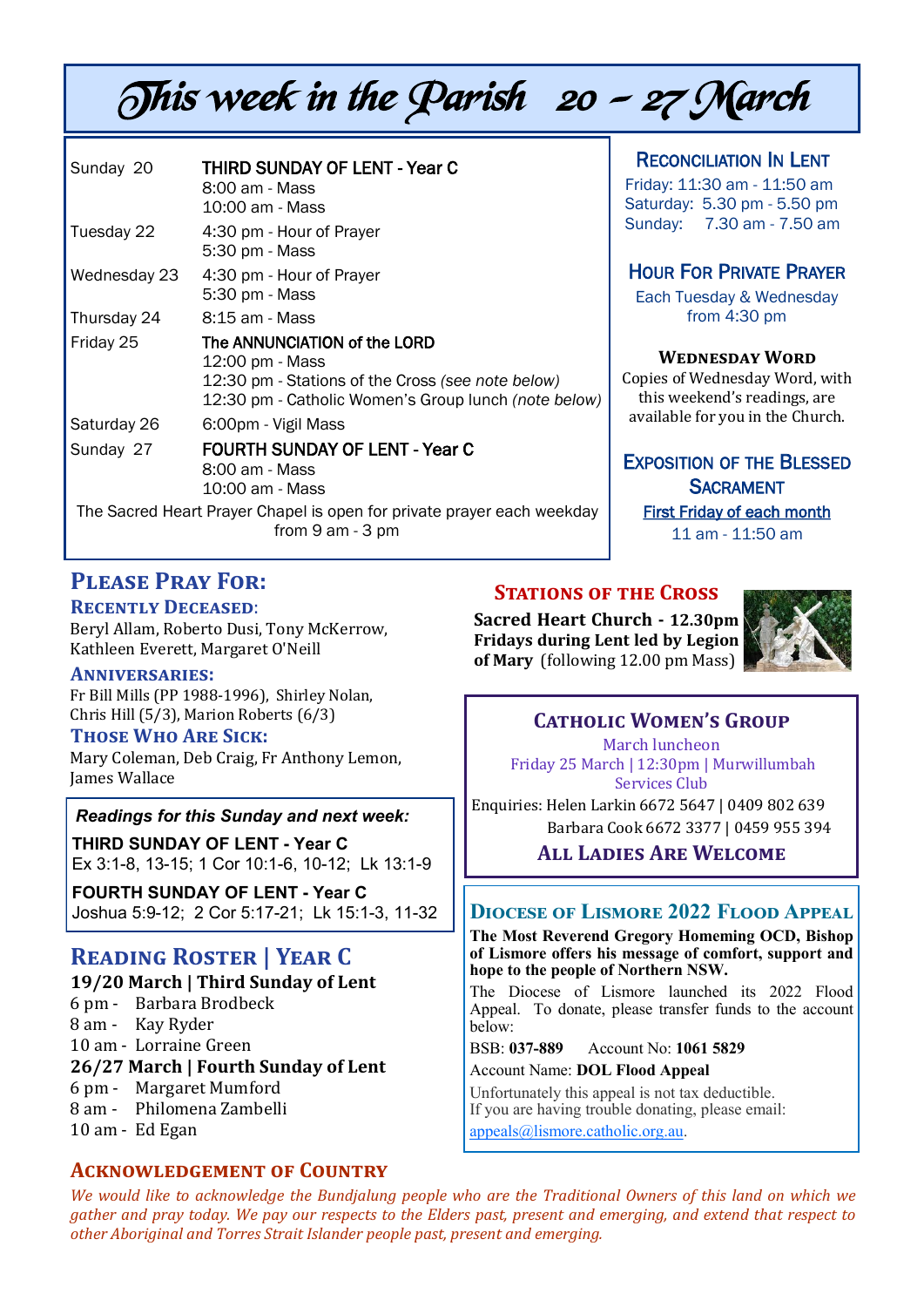#### **Entrance Hymn HERE I AM, LORD** Dan Schutte

I, the Lord of sea and sky, I have heard my people cry. All who dwell in dark and sin my hand will save. I who made the stars of night, I will make their darkness bright. Who will bear my light to them? Whom shall I send?

#### **Here I am, Lord. Is it I, Lord? I have heard you calling in the night. I will go Lord if you lead me. I will hold your people in my heart**.

I, the Lord of snow and rain, I have borne my people's pain. I have wept for love of them. They turn away. I will break their hearts of stone, give them hearts for love alone. I will speak my word to them. Whom shall I send?

#### **Here I am, Lord ...**

I, the Lord of wind and flame, I will tend the poor and lame. I will set a feast for them. My hand will save. Finest bread I will provide till their hearts be satisfied. I will give my life to them. Whom shall I send?

**Here I am, Lord ...**

#### **Communion Hymn ONE BREAD, ONE BODY** John Foley

**One bread, one body, one Lord of all, one cup of blessing which we bless. And we, though many, throughout the earth, We are one body in this one Lord.**

Gentile or Jew, servant or free, woman or man, no more.

#### **One bread, one body ...**

Many the gifts, many the works, one in the Lord of all.

#### **One bread, one body ...**

Grain for the fields, scattered and grown, gathered to one, for all.

**One bread, one body ...**

#### **Reflection Hymn**

**A TRUSTING PSALM** Kevin Bates

#### **Refrain: Lord, let your mercy be on us, as we place our trust in you.**

The word of the Lord is faithfulness and love: His love can never be measured His beauty is like nothing we have ever seen, So let us place our trust in him. The word of the Lord means a patient gentle God: His love will never grow weary. His mercy is as though our sins have never been, If we can place our trust in him. The word of the Lord is fire burning strong: his love will never grow weary. He will seek and save the lost until we all return, so let us place our trust in him.

#### **Recessional Hymn**

#### **PRAISE THE LORD MY SOUL** John Foley

Praise the Lord, my soul, Let fire and rain give praise to him, Give praise to him who is merciful, slow to judge: Praise the Lord, O my soul.

Bless the Lord, my soul, Let all I am give praise to him, And not forget he is kind, he forgives our sins; Bless the Lord, O my soul.

Merciful and kind, He knows our ways, he knows we're dust. And like the flowers that flourish, we soon must die; Bless the Lord, O my soul.

Glory to our God, Let all that is give praise to him; Give praise to him, all you creatures who live his love; Bless the Lord, O my soul, Bless the Lord, O my soul.

*(Used with permission: Word of Life International Licence No. 1466E)*